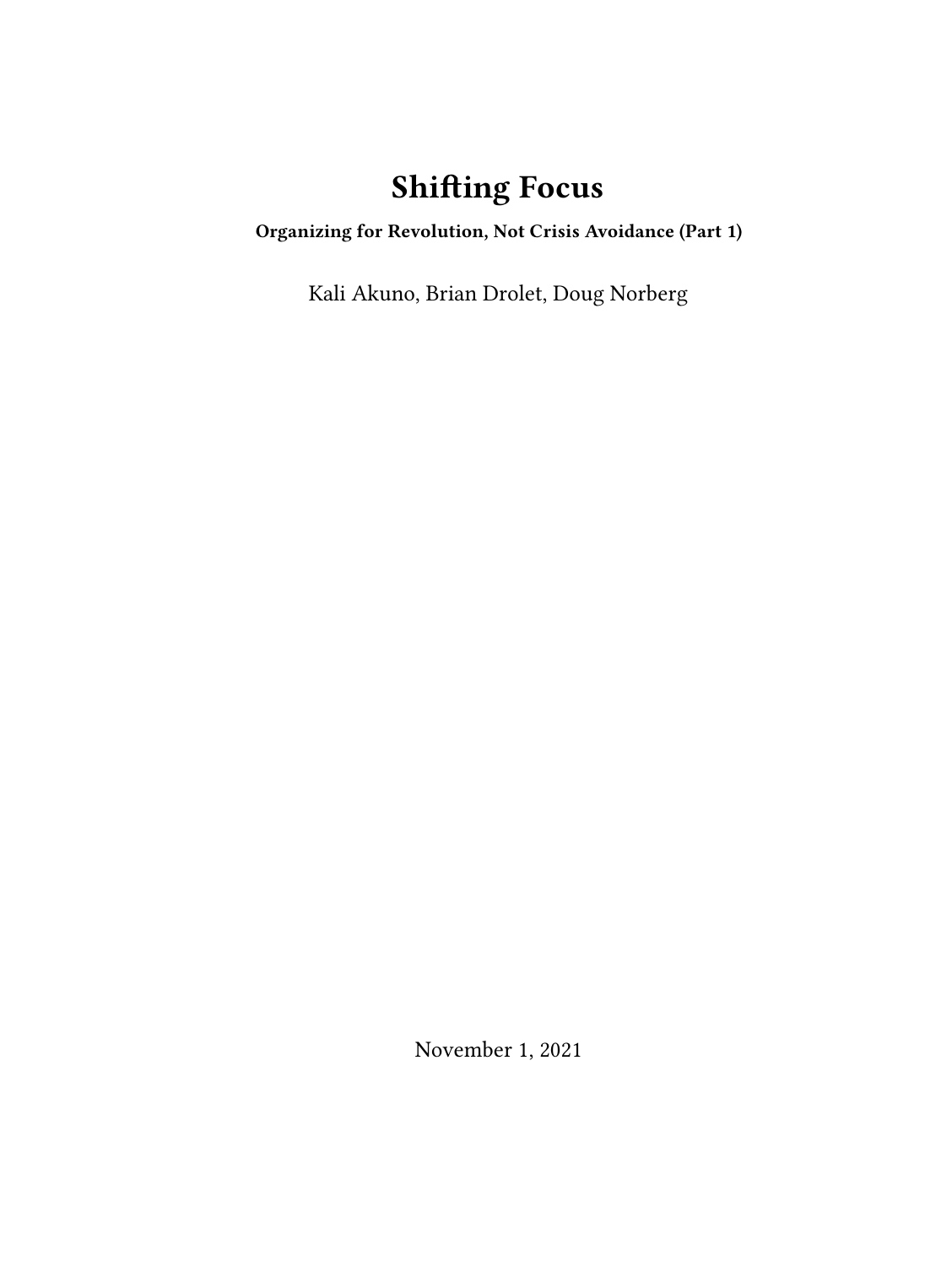# **Contents**

| Fighting to Save Democracy Under Capitalism is a Dead End                                                 | 3              |
|-----------------------------------------------------------------------------------------------------------|----------------|
|                                                                                                           | $\overline{4}$ |
| The Dynamics of Capital Make The Illusions of Democracy Just That $-$ Illusions. $\ldots$                 | 5              |
|                                                                                                           | -6             |
|                                                                                                           | -8             |
|                                                                                                           | 9              |
| The evisceration of the "capital-commodity-capital" cycle $\dots\dots\dots\dots\dots$<br>11               |                |
| Environmental Limits $\ldots \ldots \ldots \ldots \ldots \ldots \ldots \ldots \ldots \ldots \ldots$<br>11 |                |
| -12                                                                                                       |                |
|                                                                                                           |                |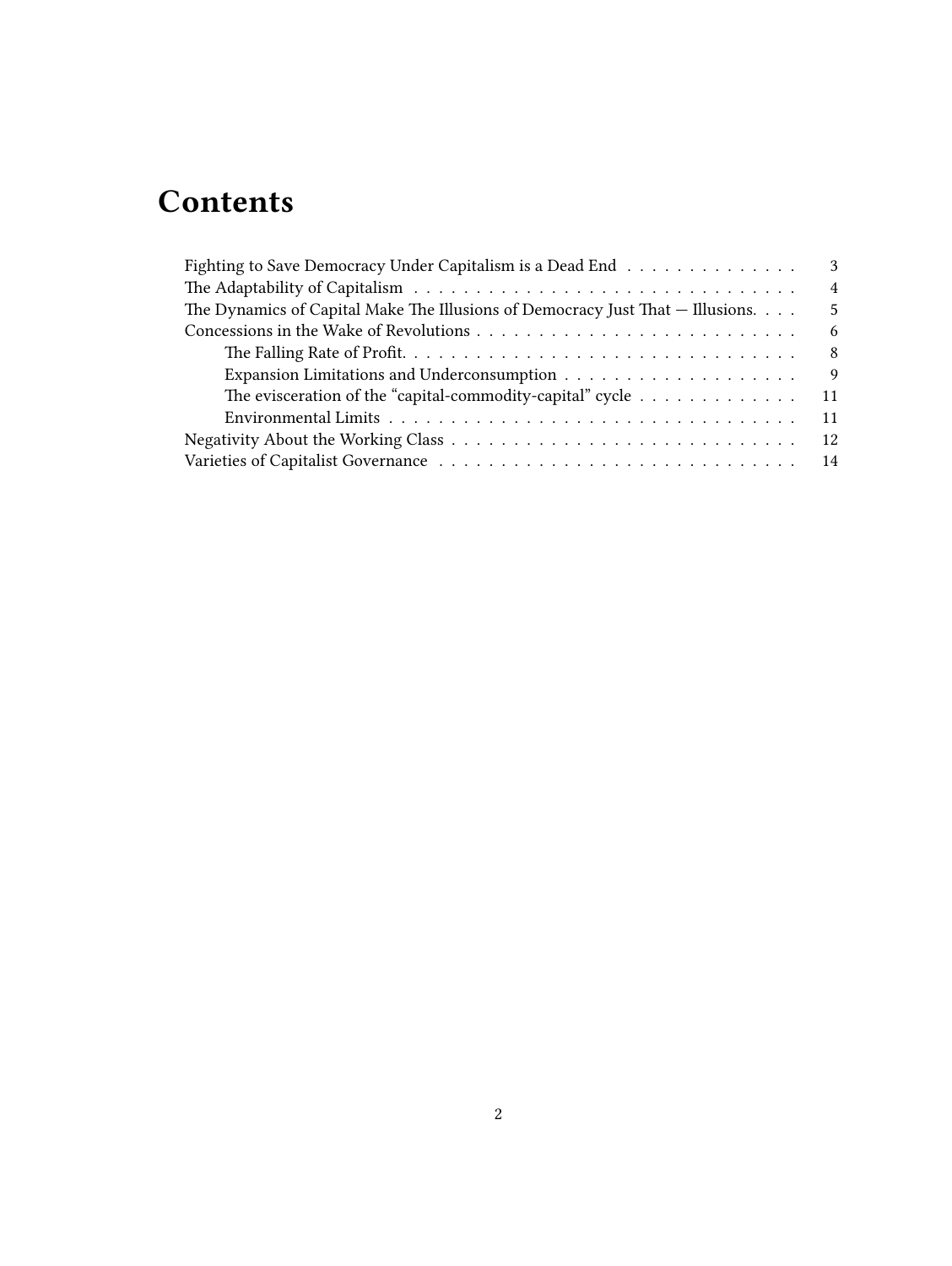Since the meteoric rise of Donald J. Trump in 2015, significant numbers of liberals, progressives, social democrats and leftists have been fixated on his politics, policies, and personality and what they portend for the future of liberal democracy. This built on a fixation with the elections of right wing strongmen like Jair Bolsonaro, Rodrigo Duterte, Recep Erdoğan, Boris Johnson, Narendra Modi and Viktor Orban to name a few. The rise of the "strong men" has been interpreted by many on the left throughout the world as a sign that the so-called "age of liberal democracy" is coming to an end and that fascism is ascendant. In response, we are being widely implored by these forces to concentrate our energy on "defending democracy".

### <span id="page-2-0"></span>**Fighting to Save Democracy Under Capitalism is a Dead End**

There are many deeply problematic and dangerous presumptions embedded in this "defend democracy" orientation. For one, it says and does nothing for the vast majority of humanity that have never experienced the alleged benefits of bourgeois democracy. And for another, it presumes that bourgeois democracy is the antidote to fascism, rather than its enabling twin.

Fascism is one of the many variants of governance in the capitalist-world system. It cannot be fought with the tools supplied by other forms of capitalist rule. Over the course of its nearly 500 year history, capitalism has adapted its governance functions based on its need to secure natural resources, confront rivals and effectively and efficiently manage and control labor. The main variants of capital governance have been mercantilism, social democracy, neo-liberalism and fascism. We will explore these variants later in this paper.

This one-sided political approach incorrectly assumes that there are normative political relations and a normative system of governance within the capitalist world-system. It incorrectly assumes that neoliberalism, the variant that has dominated the capitalist world-system since the 1980s, is the norm rather than one form of capital accumulation and social relations. At best this approach embraces an alternative social democratic form of capitalist governance as its goal..

In fact there is no set of normative political relations within the capitalist world-system. Capitalism emerged out of feudal monarchies, expanded under settler-colonial systems of chattel slavery, and matured by propelling the violent expansion of several competing empires to bring the entire planet under its domination. The exploitative dynamics of the capitalist world-system necessitate a range of differentiated political and social relations in order to create the conditions of deprivation and unequal exchange that it depends upon. These economic, social, and governmental relations range from structures of chattel slavery dominated by autocratic landowners to social democracies dominated by highly regulated monopoly enterprises, both privately and publicly owned.

This orientation perpetuates the myth of "democratic capitalism", a fallacy that posits representational democracy as an almost inevitable by-product of capitalism, and that in order to transform the capitalist system we have to rely upon the limited tools of bourgeois democracy to get us there.

The narrow focus on the political advances of the "far" right obscures the concrete analysis of the current moment. It ignores or denies how far and how fast liberals and centrists throughout the world have moved to the right over the past 50 years, enabling the neoliberal variant of bourgeois governance we are now supposed to accept in the name of fighting fascism.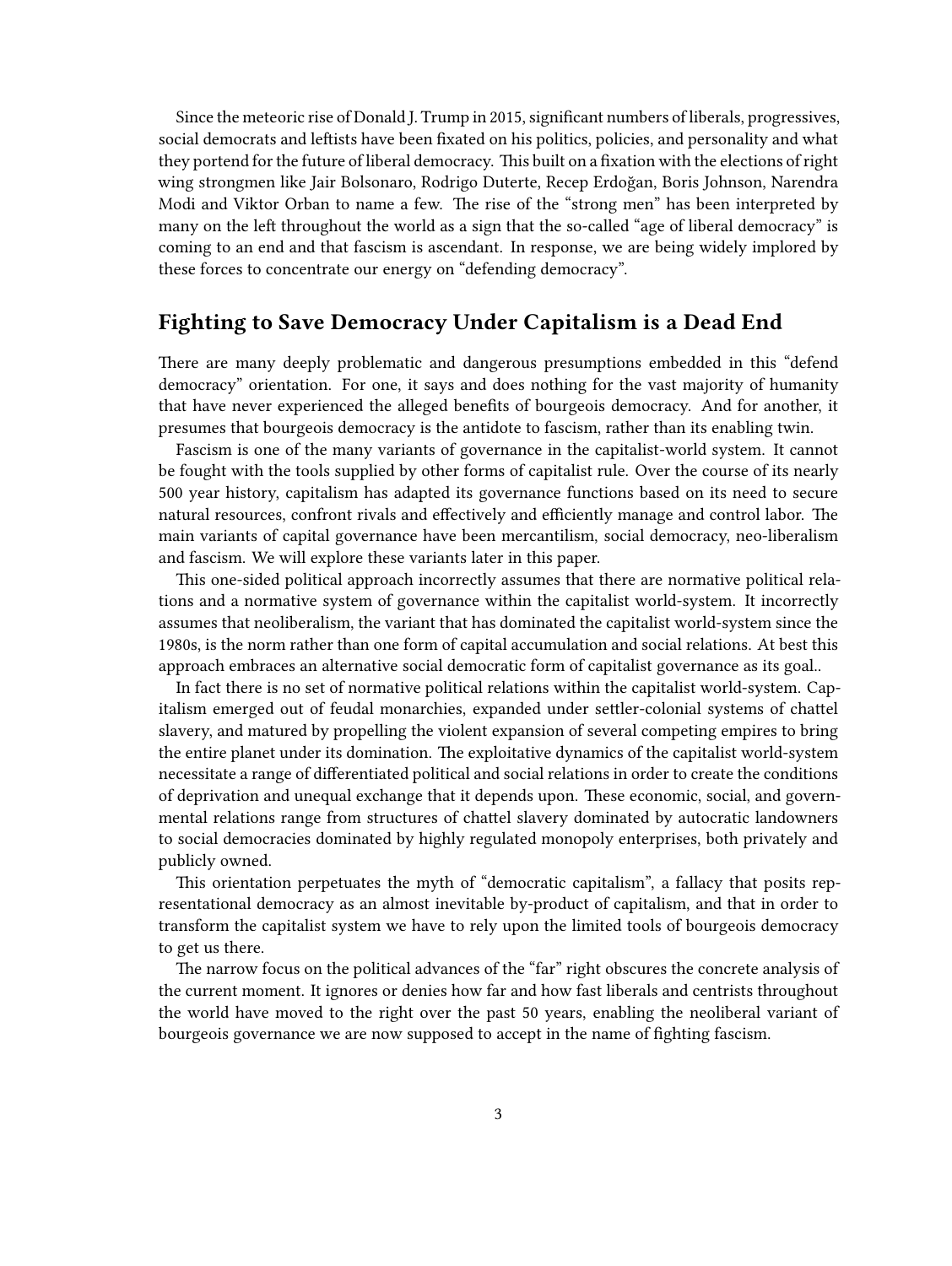Deeper and more critical still, this overemphasis on the political developments of the far right prevents vital sections of the left from properly seeing and engaging the deep structural crisis of the capitalist world-system, which is the dynamic driving the comprehensive march to the right.

This is not an argument to avoid or ignore fighting the further advance of fascistic authoritarianism. It is a critique of a view that restricts people to fighting against certain variants of capitalist governance to the exclusion of fighting against the capitalist system itself.

The narrow "defend democracy" line leads to nothing but dead ends and puts the left in a perilous position, as history plainly demonstrates time and time again. Relying on a popular front with one section of capital against another does not address the critical ideological and material questions that the left throughout the world must address in order to be effective in the struggle against capitalism-imperialism, in all of its forms of governance. Advocates of "save democracy" or for "critical engagement with electoral politics" argue that it is necessary to maintain conditions that enable people to fight the injustice of capitalism. Time and again we have seen people with this view devoured by capitalist ideology.

In essence the call for the defense of bourgeois democracy argues for collaboration with sections of the ruling class to maintain privileges largely enjoyed by a very small percentage of the world's population. The claim that the goal is to spread democracy around the world resonates with the stated policies of the Western ruling class, particularly its US faction, which in practice are geared to enforcing compliance by countries of the global south whether by the ballot or the bullet.

## <span id="page-3-0"></span>**The Adaptability of Capitalism**

Capitalism describes relationships between people, specifically their relationship to the means of production. Political structures flow from and enforce these economic relationships. Without a clear understanding of this reality, it will be impossible to eradicate the exploitative and oppressive relationships that characterize the capitalist world system. Those relationships are the defining feature of the capitalist or the commodity mode of production. These relationships determine the very nature of society

Over the course of three centuries of trial and error, between the 1500's and 1800's, the capitalist-class constructed a world economic system that is structured through a hierarchy of national-states, carved from the colonial empires of the Western European states. This structure mediates how the capitalist class extracts commodity producing labor from society and resources from the planet to serve the objective of accumulating profit i.e surplus value.

Imperialism (the globalization of capitalist relationships) has been able to entrap working people around the world in relations of production that Marx described as "wage slavery'. The vast majority of the people on the planet are forced to sell their labor power in the marketplace or are reduced to scratching for survival when their labor power is not required. Through financial manipulation, (loans / debt ) and bribes, it is able to recruit local compradors in the countries of Asia, Africa and Latin America to serve as willing allies, paid henchmen, to enforce cheap labor regimes and access to natural resources on behalf of international capital. These mechanisms are backed by military intervention where perceived necessary.

In the face of economic or social crisis, capitalism has shown a certain ability to develop new forms of ensuring the flow of profit. For example, in the wake of the Second Great Inter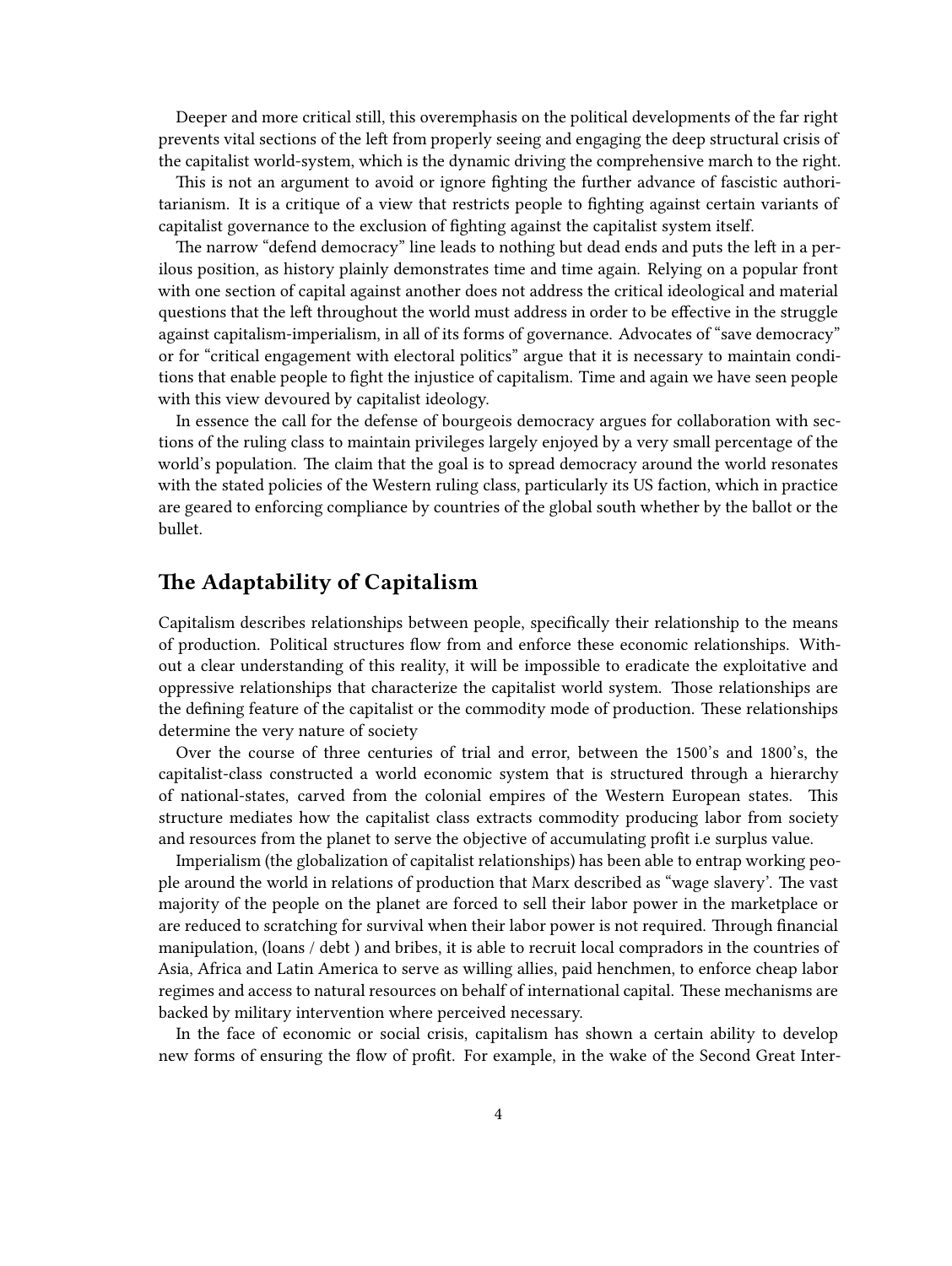Imperialist War, i.e. World War II, the U.S. emerged as the dominant world power and led the establishment of global institutions of control. The UN, the World Bank, the International Monetary Fund and later the World Trade Organization were formed to regulate economic and political relationships between imperialist countries and control the development of colonial and formerly colonial countries. In a world devastated and disrupted by inter-imperialist war, these and other institutions enabled the consolidation of massive economic and political power by a few countries, primarily the U.S., over the natural resources and human labor of countries across the planet. It enabled forced austerity on the working class, the privatization of natural resources. In fact, it has meant the immiseration of billions of people.

## <span id="page-4-0"></span>**The Dynamics of Capital Make The Illusions of Democracy Just That — Illusions.**

Despite its ability to adapt and shift forms of governance, there are constant material and economic features of the capitalist world-system, the most fundamental of which is the unending quest to realize surplus value. Surplus value is what the owners of the means of production steal from the labor of the working class. It is the difference between the capitalists' cost of production and the price they can get for these commodities. The cost includes the price of labor, the raw materials as well as land and the physical production sites. Under capitalist relations of production, labor itself is made a commodity, bought in the marketplace for the cheapest price possible. The bulk of the new value created by labor is taken by the owners of the means of production. The competition among capitalists is the dynamic that drives both the necessity for production at the lowest possible cost and monopolization to curb competition.

The competitive need to maximize profit emerged early in Western Europe's conquest and colonization of the world, establishing methods for the extraction of raw materials and exploitation of labor — without regard for future generations. It's what propelled the trade in human cargo from Africa, Asia and the Americas to produce cash crops and other commodities. And it's what propelled the imperialist powers of Europe to divide the world and its peoples between them in the  $19<sup>th</sup>$  century and in the  $20<sup>th</sup>$  to wage several globe spanning wars among themselves to settle disputes over who would control critical lands, natural resources, trading routes, labor pools, and markets. This drive is what also compelled the bourgeoisie to transform the governance systems of the world to suit their own interests through the acts of conquest, colonial subjugation, and imperialist domination that define the last 500 plus years since 1492. This drive to accumulate and realize surplus value (profit) is what capitalism is all about. It is compelled by the unending competition between capitalists and capitalist countries. The subjugation of labor and the occupation and theft of other peoples' lands flows from the very nature of capital which must break down all boundaries to its own expansion.

Capital is not a mere "thing". Fundamentally it refers to the process of the production and circulation of commodities. Money becomes capital when it is invested in production of goods or services to exchange for a price above the cost of production. The purpose of capitalist production and distribution is to increase capital. Part of the surplus value has to be reinvested in more natural resources and labor power.

The capitalist world-system produces uneven development both domestically and between geographic areas and an intentionally unbalanced division of labor within nation-states, between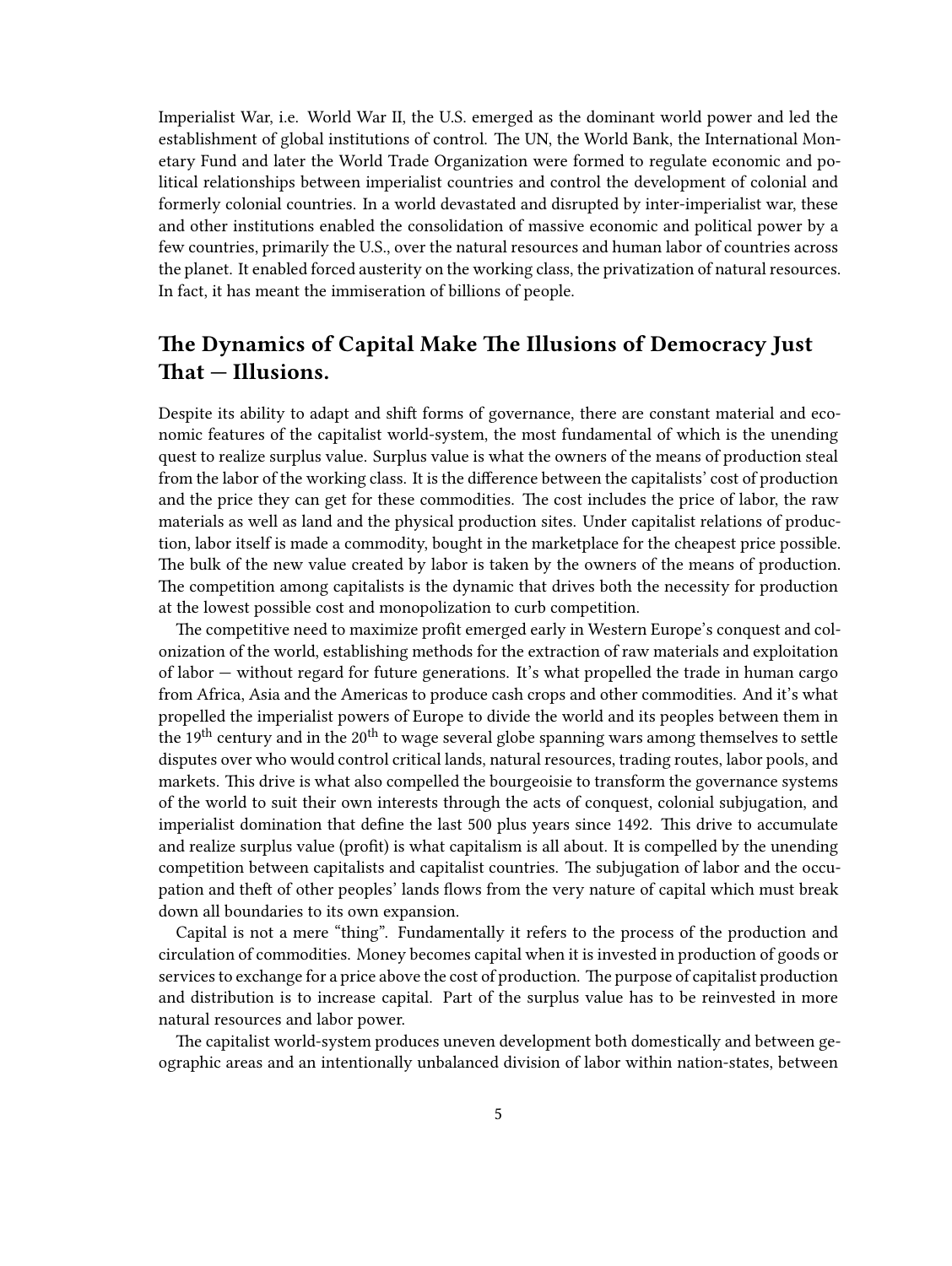nations-states, and between continental regions. This has lead to the construction of core or imperialist countries, semi-peripheral countries, and peripheral countries and sacrifice zones. The core countries are where higher skill, capital-intensive production is primarily concentrated, while the semi-periphery, periphery and sacrifice zones are where raw materials are extracted and where low-skilled, labor intensive, and toxic production are concentrated. In order to ensure the reserves of low wage workers and cheap resources, the capitalist world-system produces different types of governance systems. These ensure maximum compliance for the chaotic, anarchistic mode of production that is capitalism.

The form of governance that dominates the core countries of the capitalist world-system, and which currently dominates the focus of the left, is bourgeois democracy. Bourgeois democracy differs profoundly from other variants of democracy found in indigenous and small-scale societies in that it is premised on the rule of the capitalist class through the instrument of the state, which is designed to protect the so-called "sanctity" of private property, encircle and commodify the commons (the earth's natural resources), and regulate and constrain the circulation of public goods. This "protection" is codified by legal frameworks that are designed to limit what society at large can deliberate and decide on by separating economic deliberations from social or political deliberations. Economic decisions are restricted to the private realm, determined by the market. Since pro/perty is held sacrosanct, economic activities can only be negotiated by individuals, i.e. sellers and buyers, including employers and employees, who are considered to be "equals under the law". This illusory equality is enshrined in bourgeois democracies.

Those making the assertion that the era of bourgeois democracy is coming to an end presume that bourgeois democracy is a global norm. In reality, bourgeois democracy is a luxury feature of the capitalist world-system, one almost exclusively reserved for the core sectors of the system, i.e. the imperialist nation-states of Western Europe, North America, Australia and Japan (with a few other exceptions). This social form is parasitic. It is a by-product of the excess wealth the core zones extract from the peripheral areas of the world-capitalist system through colonial and imperial subjugation, resource expropriation, and widespread practices of super-exploitation of the global south's labor sources.

Historically, in order to forestall the spread of revolution in the core countries following the French (1789  $-$  1799) and Haitian (1791  $-$  1804) revolutions, the ruling class forces of these societies have since mastered an array of methods to buy-off critical sectors of the working class and the petit bourgeoisie, and to divide and/or discipline other sectors of the working class and the oppressed.

## <span id="page-5-0"></span>**Concessions in the Wake of Revolutions**

Unlike the inaccurately named "revolution" in the 13 British colonies in North America, which was fundamentally a contest between fractured and competing bourgeois forces over the spoils of the colonies and chattel slavery, the French and Haitian revolutions had clear and undisputable class, anti-colonial, and anti-racist content. The French revolution led by the emerging bourgeoisie, attacked the power of the feudal monarchy and raised the infectious and influential slogan of "liberty, fraternity and equality". The Haitian revolution, the first real challenge to the European settler-colonial empires, was an uprising of enslaved Africans that drove out the French colonizers. It also undermined the capitalist system of chattel slavery and temporarily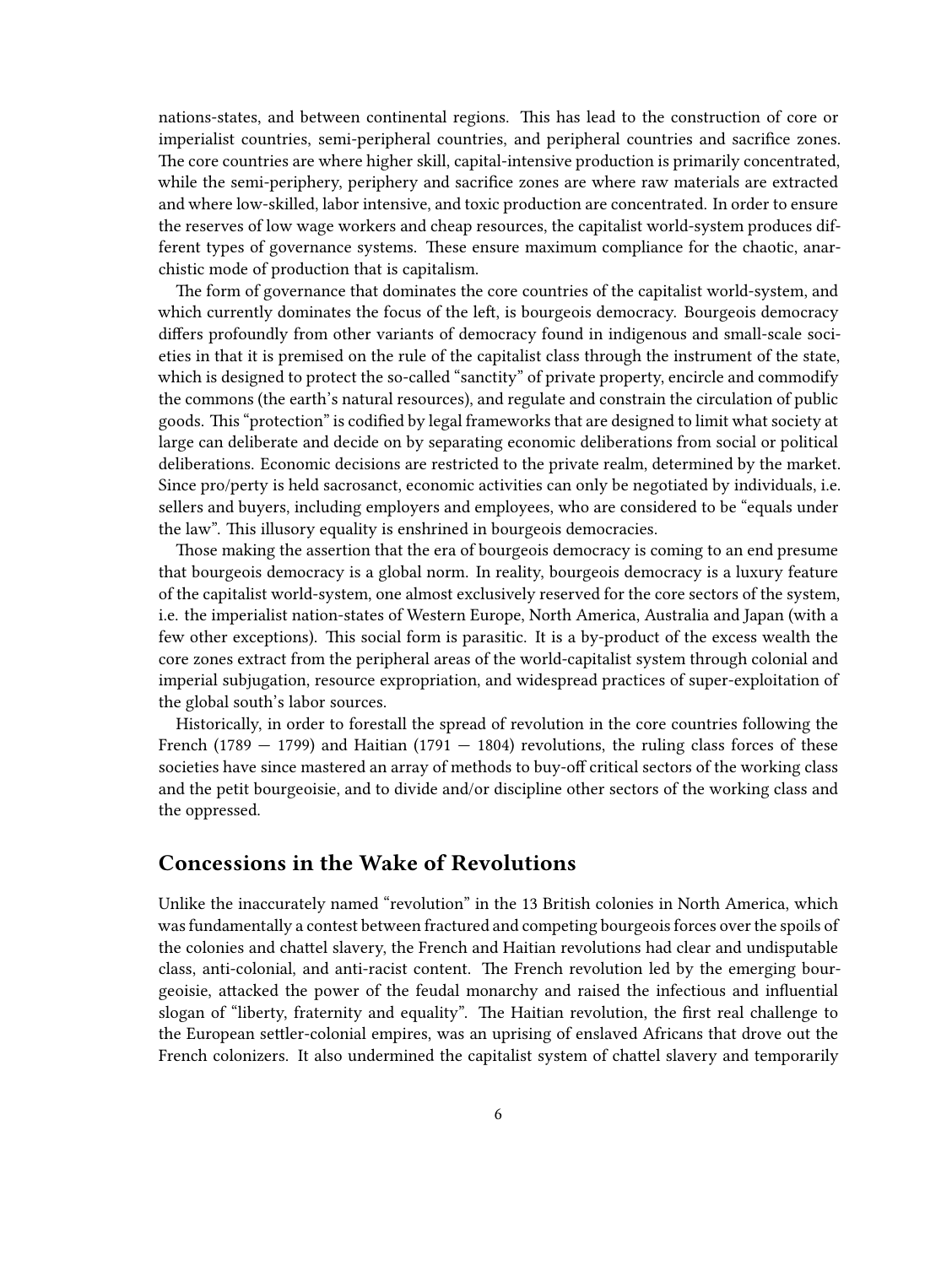weakened the Spanish, British, and US colonial drives. It created a refuge for revolutionaries from around the world and enabled bourgeois anti-colonial revolutionaries like Simon Bolivar in Latin America. Both of these revolutions inspired millions of proletarians, peasants, and enslaved people throughout Europe and its colonial possessions and contact zones. In addition to being sources of inspiration, these revolutions provided living examples that were taken up by revolutionaries throughout the America's, leading to the independence of numerous Latin American nations between 1811 – 1826.

Bourgeois society is the product of the social practices that enable the rule of the capitalist class. It is a form of social organization that evolved through the class struggles in Western Europe between the  $14<sup>th</sup>$  through the  $17<sup>th</sup>$  centuries. It was forcefully imposed on most of the rest of the world via European colonization and imperial domination between the  $15^{th}$  and  $19^{th}$ centuries. As the bourgeoisie gradually perfected this system, they designed it to perpetuate their rule by creating processes to manufacture consent for capital's domination of society by providing the subjects of its rule, i.e. the working, lumpen, and peasant classes, with a limited range of consumer choices and political options that restrict social activity primarily to securing the limited number of civil rights and civil liberties the bourgeois system can tolerate.

One of the key buy-off methods perfected by the bourgeoisie in the wake of the revolutions of the late  $18<sup>th</sup>$  and early  $19<sup>th</sup>$  centuries was the granting the "franchise", or the right to vote to certain members of society, i.e. adult white men in Western Europe and the U.S. The bourgeoisie did not grant this right out of the kindness of their hearts, but to quell the massive eruptions of the working class and oppressed peoples, as occurred, for example, in the US in the late 1820's and central Europe in 1840's and 1850's. This process of concession in response to upheaval continued well into the 20<sup>th</sup> century, including the granting of national independence to most of the formerly colonized world by 1994. This right was not granted to the laboring classes to enable any fundamental shift in relations of power or alter the fundamental relations of production, but to enlist sectors of society in the "peaceful" and allegedly negotiated management of the contradictions of these societies. They were particularly aimed at those segments of the working class that could be bribed or pacified and the corrupted elements of the oppressed peoples and nations contained within these social orders. The provision of this right has been key in the construction of hegemonic consent in these societies, fostering deep illusions in the efficacy of electoral politics and bourgeois democracy overall.

What the voting franchise in bourgeois societies does not permit is an alteration of the fundamental DNA of the capitalist system — i.e. private property, wage-labor, commodity production, and market exchange. At best, what voters have been able to do in a number of limited cases is constrain certain dimensions of capitalist reproduction, usually in the form of limiting working hours, increasing wages, improving working conditions, increasing corporate taxes, taxes on wealth, and redistributing portions of the social surplus to working class people.

It is critical to note that not all bourgeois, or capitalist societies, are democracies. In fact, the vast majority of the national-states that structure the bourgeois world aren't. The majority of national states are relics of European colonialism, with the majority ruled either by the settlercolonial descendants of these European colonial projects or by native bourgeois elites forged and fashioned by these projects. The forms of governance that dominate the majority of these societies are dictatorships, oligarchies, autocracies, theocracies, and monarchies. All of them serve the needs of capitalism, and most have been living hells for the greater part of 400 years in the Western Hemisphere and 250 years in Africa, Asia, and Oceania. The fascism that so many in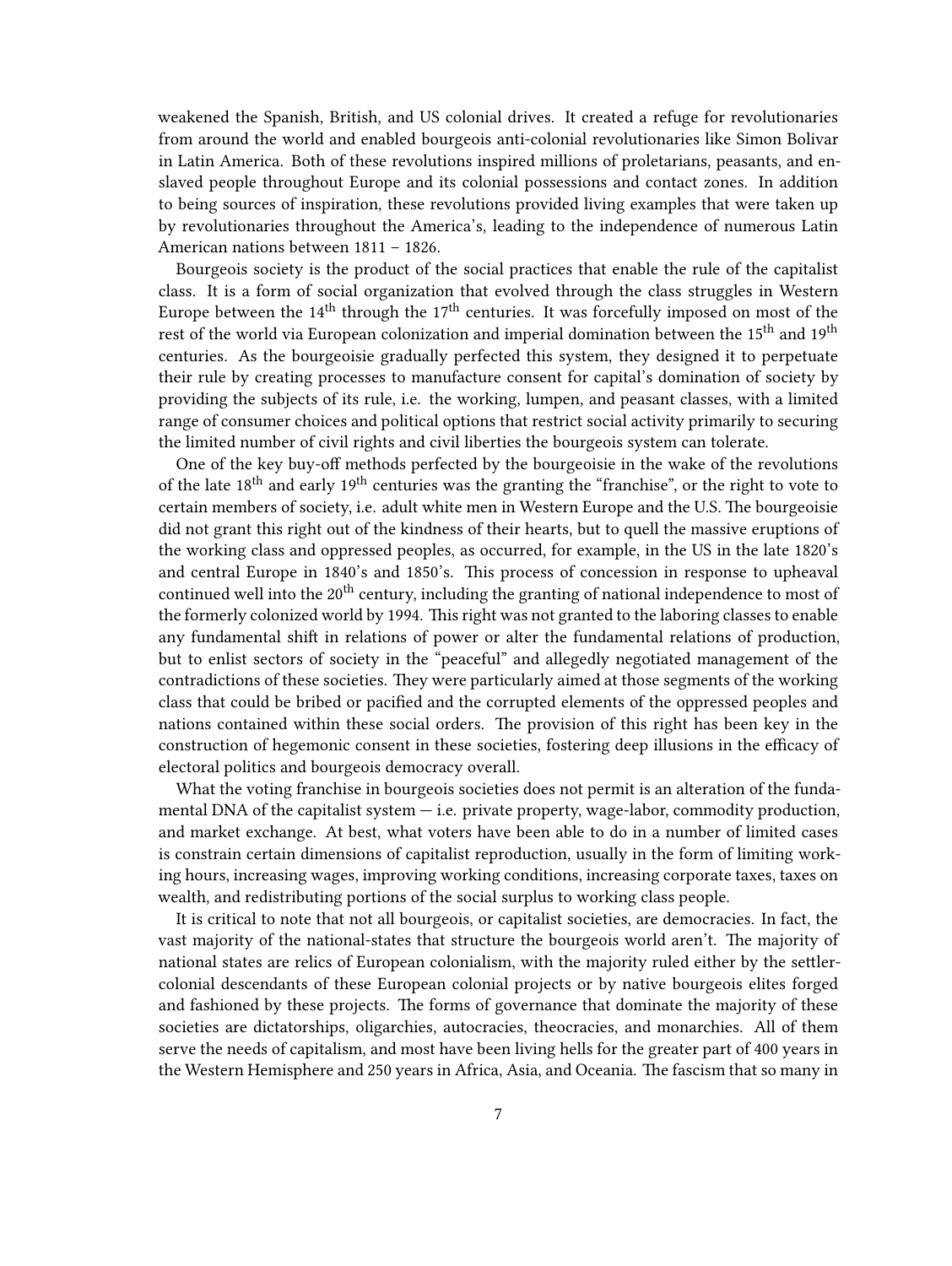the Western world now fear has been the norm for the vast majority of the world's indigenous peoples, the peasantry, and the proletariat over this expanse of time. Given this reality, the fixation on defending the "gains" of the limited number of bourgeois democracies gravely misses the mark. This focus does not speak to the conditions faced by the vast majority of the working class, nor does it point us in the direction of how to forge proletarian unity on the global scale needed to enable the working class to emancipate itself from the chains of wage slavery. This is even more emphatically true as capitalist production and the intensified exploitation of labor shifts to the countries of the "global south". The obsession with defending "democratic rights" obscures the parasitic nature of imperialism and the price the international working class pays for "rights" that benefit some demographics of a relatively few countries.

Stemming from the same erroneous arguments that the door is closing on bourgeois democracy, many left forces are presuming that the relations embedded within the neoliberal variant of capitalism are also eroding and degenerating into something even more oppressive and exploitative. The measuring stick used for this assessment are the material standards experienced by sections of the working class residing in the imperialist nation-states. Without question, living standards and wages for workers in most of the OECD (the Organization of Economic Cooperation and Development) countries have steadily declined since the 1980's. However, even these declining standards are still incomparably higher than those of workers in the third or developing world overall. Rather than just looking narrowly at standards for the minority of workers located within the imperialist core zones, we should be looking at and addressing the relations and standards impacting the working class as a whole, the vast majority of whom are increasingly located in the global south. When we look at it through this lens, we quickly see that the strategic impositions that capital unleashed on workers in the imperialist cores to "balance budgets", restore profits, etc., were in fact an effort to reduce conditions for all workers to the statistical "third world" median. Neoliberalism was and is capital's response to the economic crisis that gripped the capitalist world-system in the late 1960's, 1970's, and early 1980's. It did not assume dominance over the Keynesian or social democratic model of capital accumulation until the early 1980's, following the Volcker shock to the world's financial markets and the aggressive policy impositions of the Reagan-Thatcher alliance that were imposed first in their respective countries, and then in all of the institutions of the Bretton Woods structure of international economic regulation — i.e. the World Bank, International Monetary Fund, and the World Trade Organization. For the nations and peoples of the global south, the introduction of neoliberalism as a "new" strategy of accumulation simply made already deplorable conditions worse.

#### Capitalism's Constraints

The fact of the matter is the capitalist system is in deep systemic crisis, and has been so since the late 1960's. The system is fracturing under the weight of its own contradictions. Here are four of the systemic contradictions producing this fracture:

#### <span id="page-7-0"></span>**The Falling Rate of Profit.**

Marx demonstrated that as capitalist production develops and advances, competition and the need to secure greater productivity from workers drives the adoption of more productive, laborsaving technology and techniques that replace workers with machines. When labor-saving techniques are introduced, more of each dollar of capital expended in production is invested in machinery and other tools of production, while less is used to hire workers. But the increase in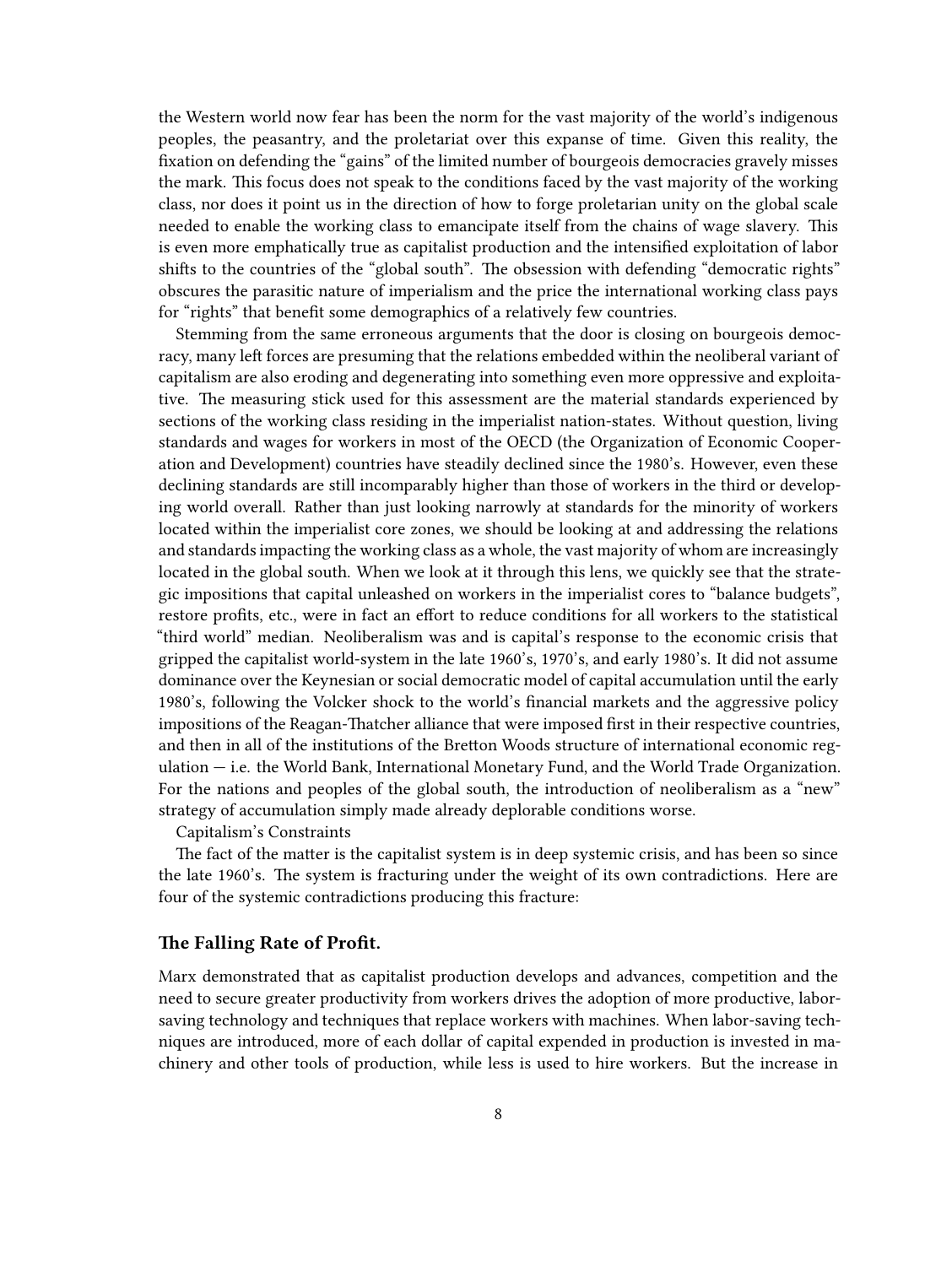productivity does not cause new value to be created. According to Marx it is workers' living labor that adds all value to commodities (whether goods or services), and the exchange value of a commodity in the marketplace is determined by the socially necessary (average) labor time required to produce it. Every average hour of labor required to produce a specific commodity yields the same amount of value, independent of any variations in productivity from technological advances.

Since technological innovation decreases the socially necessary (average) labor time required, it decreases the value of the commodity. The same amount of value is spread out among more items, so the increase in productivity causes the values of individual items to decline. As things can be produced more cheaply, and because they can be produced more cheaply, their prices tend to fall. Due to competition, companies must lower their prices when production costs decline. If they don't, they risk a significant loss of market share or even bankruptcy when competitors cut their prices in response to reduced production costs. As a result, the amount of surplus value (profit) created per dollar of capital invested, the rate of profit, necessarily falls as well. The reality is that productivity increases under capitalism produce a tendency for the general rate of profit to fall.

Since the 1960s and more intensely since the 1990's, we have witnessed capital's steady incorporation of automation, computerization, and digitization into the commodities production process. The mass introduction of containerization, computer numeric control (CNC) production, and digitization have displaced millions of workers from the global labor market. And with the introduction of the internet and cell phone technology, etc., there are hardly any people left on Earth who aren't being directly impacted by this rapid technological change

But capital's ability to reproduce itself and expand, depends on the accumulation of surplus value, a portion of which must be reinvested in means of production and labor. In more stable periods of capital accumulation, the crisis of realizing profits which is endemic to capitalism is moderated. But the general tendency of decline in the rate of profit, or accumulation of surplus value, forces efforts to bridge the gap between needed and actual rate of profit through extreme measures. Some of the extreme measures capital employs to reproduce itself include the deployment of vicious social control strategies like neoliberalism, which call for austerity and the privatization of social goods, or fascism which calls for political terror. Both of these strategies are designed to discipline labor and make it more compliant, drive down wages, and enable the plunder of natural resources more intensely and efficiently in order to restore profitability.

#### <span id="page-8-0"></span>**Expansion Limitations and Underconsumption**

As Marx points out "*a society can no more cease to produce than it can cease to consume. When viewed, therefore, as a connected whole, and as flowing with incessant renewal, any social process of production is, at the same time, a process of reproduction."* Capitalist production is fueled by profits derived from previous production cycles *and* by money advanced by banks and other institutions of finance capital, i.e. loans that must be repaid with interest. Competition and debt are factors explaining why capitalism requires constant growth in order to survive. Capital's growth imperative also requires continuous, unfettered access to land and natural resources. Mining, lumber harvesting, aquifer tapping, river damming, etc. are crucial to production as land is for agricultural, craft or industrial production.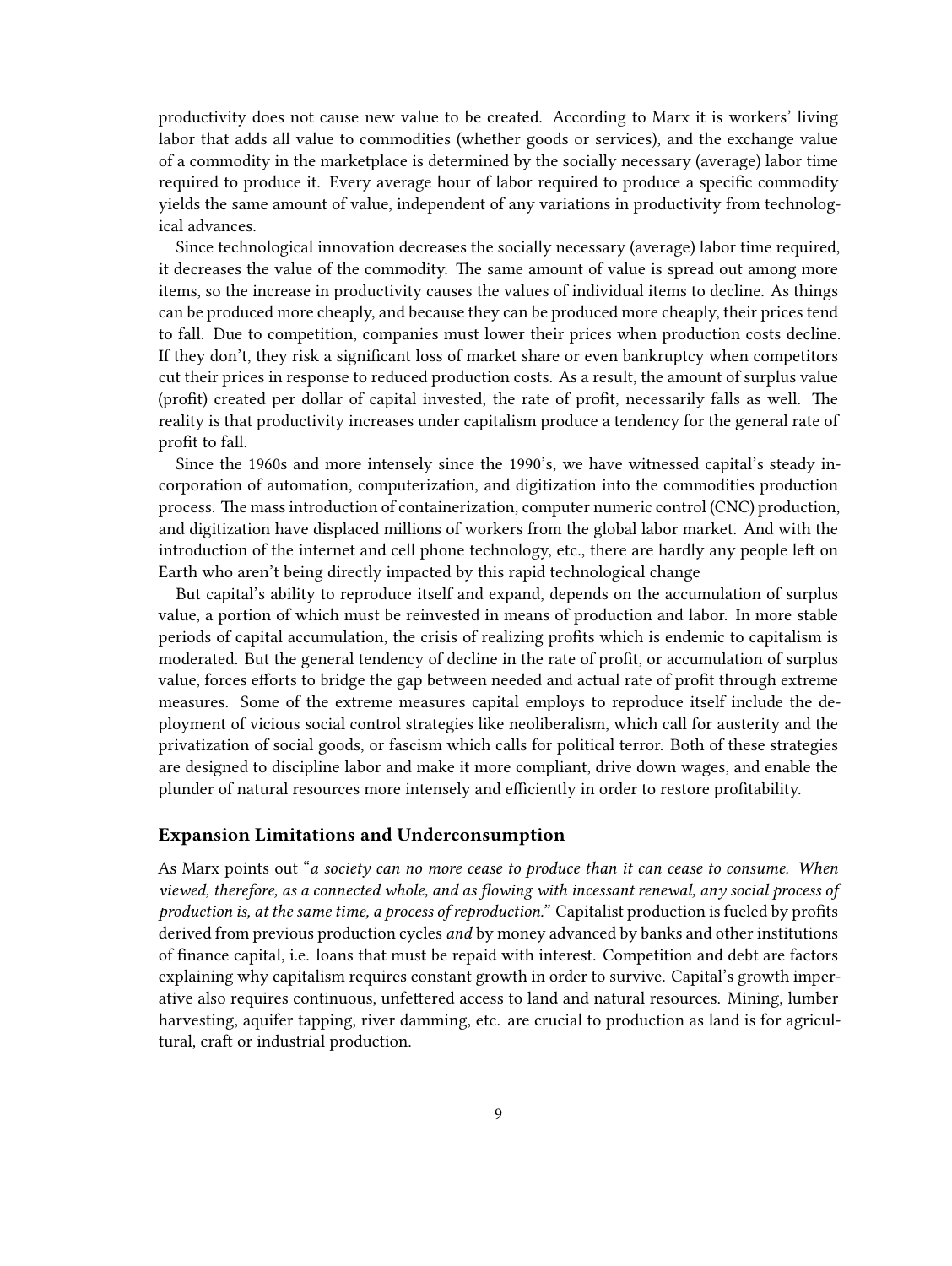Human labor is the transformative element in this process, whether to extract resources from the earth or to transform those resources and materials into finished goods that can be sold as commodities in the marketplace. Commodity production requires the exploitation of social labor, i.e. the labor or work of groups of people. Exploitation starts by forcing sections of society into relationships that require them to work for a wage in order to survive, and by removing them from embedded relationships within nature and social groups fashioned on roles of reciprocal exchange that ensure individual needs. Once people are situated in wage-labor relations, their exploitation intensifies through the undervaluing of labor power and labor output by their employers selling the finished goods they produce for more than what the workers are compensated for. Further, workers who sell their labor power for a wage are cut off, or alienated, from the products they produce. They must go to the marketplace and purchase with their wages that which, as a body of workers, they have produced.

Marx described this reality in the  $19<sup>th</sup>$  century. He also spoke to the essential role that the theft of the land of indigenous peoples and the enslavement of Africans played in the development of the capitalist production process. Millions of essentially unpaid laborers who actually underwrote and enabled the industrial revolution.

In the later  $20^{th}$  and  $21^{st}$  centuries capitalist production (and reproduction) has been globalized, driven by competition for markets, land, natural resources and ever cheaper labor. Accelerating in the 1970s the U.S. and other Western countries increasingly moved production to former colonized countries in Asia, Africa and Latin America. Globalization of labor joined technological innovation as means of cheapening labor costs.

But in order for commodities markets to function, there must be enough consumers with sufficient disposable income (cash or credit) to purchase the goods. And here is the problem. While the number of people on the planet is steadily increasing, there aren't enough people with sufficient income to purchase the vast array of commodities that the capitalist system is currently producing. This is in spite of the fact that in the 1980's and 90's China was fully reintegrated into the capitalist world-system, along with the nations of the former Soviet Union and the Eastern European Bloc .

With the exception of China, all of these countries reintegrated into the capitalist world-system with tremendous debts. These debts were used to impose low (i.e. poverty) wages and other forms of austerity on people, which lowered their real purchasing power and ability to consume.

At the same time, the effort to open new markets is limited by the political dynamics of competition between capitalists, states, and non-state actors contending for monopoly control over the precious and rapidly declining natural resources of the Earth. A good example of this is the second imperialist scramble between the U.S. with its allies and China to control the resources of Africa (physical and human). This scramble manifests in intense competition for investment opportunities. China has its "One Belt, One Road (a new "silk road") African initiative. The U.S. & allies have private investment and the World Bank and IMF. And then there are the land grabs by the likes of Saudi Arabia, the Gulf States, China, India or South Korea for food crop production exported back to home country markets. Or land taken for unprecedented military build ups like the U.S.'s AFRICOM.

One result can be seen in the numerous armed conflicts raging throughout the continent. All of these competitive factors hinder capital's ability to penetrate, expand, and realize a return on investment in these areas, limiting its ability to reproduce itself. Since the early 1990's there are virtually no more lands and peoples on Earth that aren't directly or indirectly ensnared by the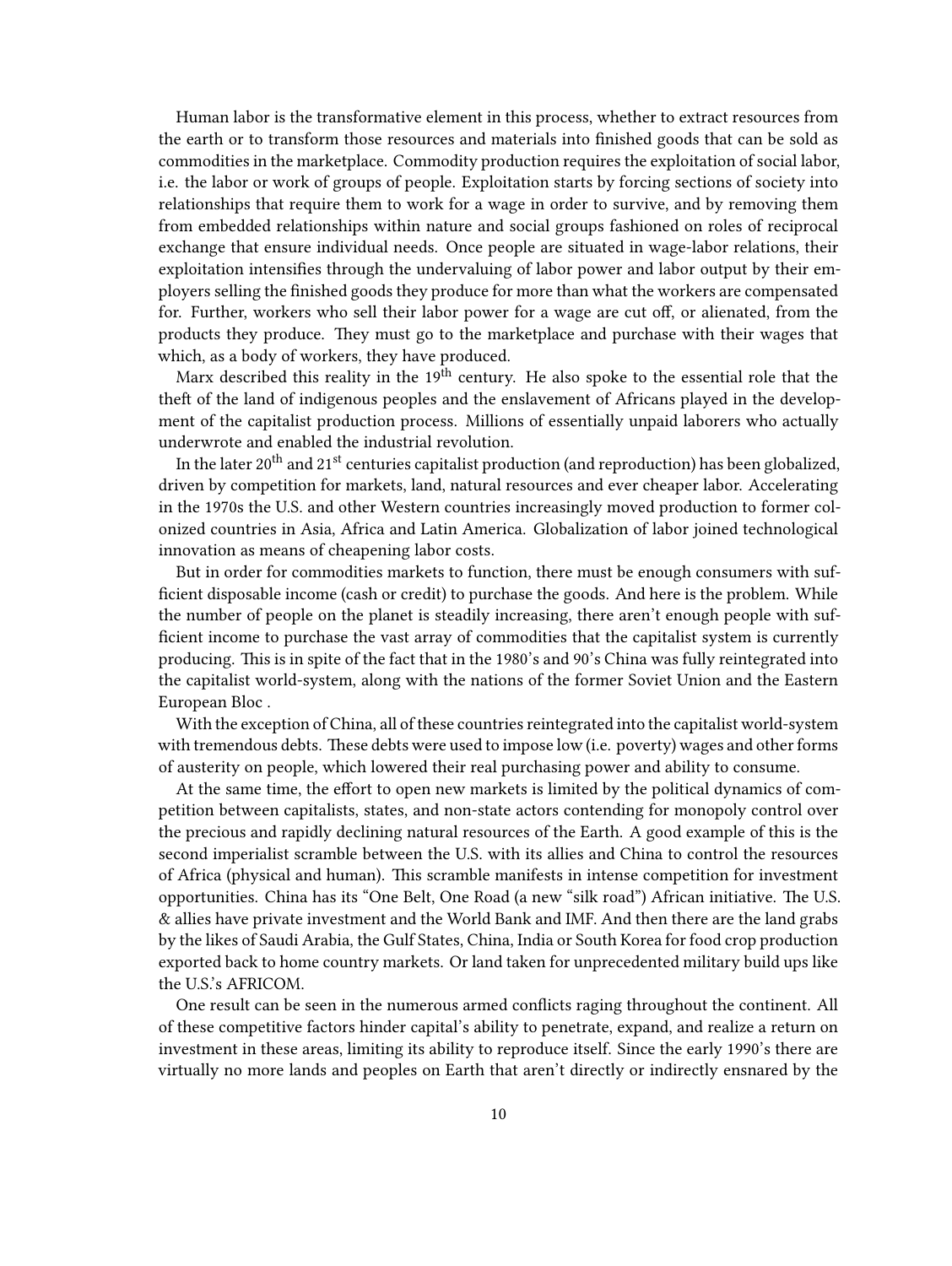capitalist world-system (including countries like North Korea, Cuba, Vietnam, etc.). In this sense, the capitalist system has reached the limit of its earthly geographic expansion.

#### <span id="page-10-0"></span>**The evisceration of the "capital-commodity-capital" cycle**

Capital's increasingly limited ability to reproduce itself has only intensified since the financial crash of 2008. Since the crash governments throughout the world have imposed severe austerity measures on the working class to offset the debts incurred in the financial markets. Corporations also implemented huge layoffs and repressed wages. The result was a massive drop in global consumer demand, particularly in North America and Europe.

Consumption is required for the realization of the labor created profit in the commodities produced. While consumption was falling drastically short after the financial crash, the central banks of the G7 nations along with the EU poured billions of dollars, primarily through quantitative easing (i.e. printing money) and no-interest loans, into the financial markets and the multinational corporations they deemed strategic in the effort to prop up and stabilize the global economy and the roles of their national economies within it.

The stated expectations of the central banks and central governments was that all of this liquidity would be reinvested into new productive facilities and development projects by the corporate recipients. However, due in part to low consumer demand, corporations invested these funds into massive stock buy-back schemes to prop up the financial value of their corporations. This practice has produced record highs in the stock and bond markets that are divorced from these corporations' direct profit earnings, and the overall movement of the "real" economy rooted in the production and consumption of material goods and services. In effect, the forces of finance capital are eliminating the "capital-commodity-capital" cycle and reducing it into a "capital-capital" cycle.

This dynamic of chronic underconsumption and gross financialization, through the new "capital-capital" cycle of accumulation, has been exacerbated by the deep contraction of the global economy stemming from the SARS COVID-19 pandemic. This dynamic cannot persist for long, which is clear as day to all the governments of the world and the major transnational corporations.

#### <span id="page-10-1"></span>**Environmental Limits**

However, the most critical threat to the capitalist world-system is ecological. The capitalist system cannot reproduce itself into perpetuity by operating within the metabolic limitations of the biosphere and is rapidly depleting the planet's natural resources. You cannot have infinite growth on a planet with finite resources. Exceeding our planet's ecological limits is threatening all complex life on Earth with extinction. Full stop.

To overcome these limitations, many of the core zone and/or imperialist nations within the capitalist world system, as well as a growing number of multinational corporate entities, are heavily investing in the development of space extraction programs. This is what the "billionaires in space" race is fundamentally about, and why NASA is busy attempting to establish property or commodity rights for the moon. Despite the technological breakthroughs of the last 50 years that could make this a possibility, the exploitation of extraterrestrial minerals and other resources is limited by the prohibitive costs associated with exploiting or colonizing the moon or other bodies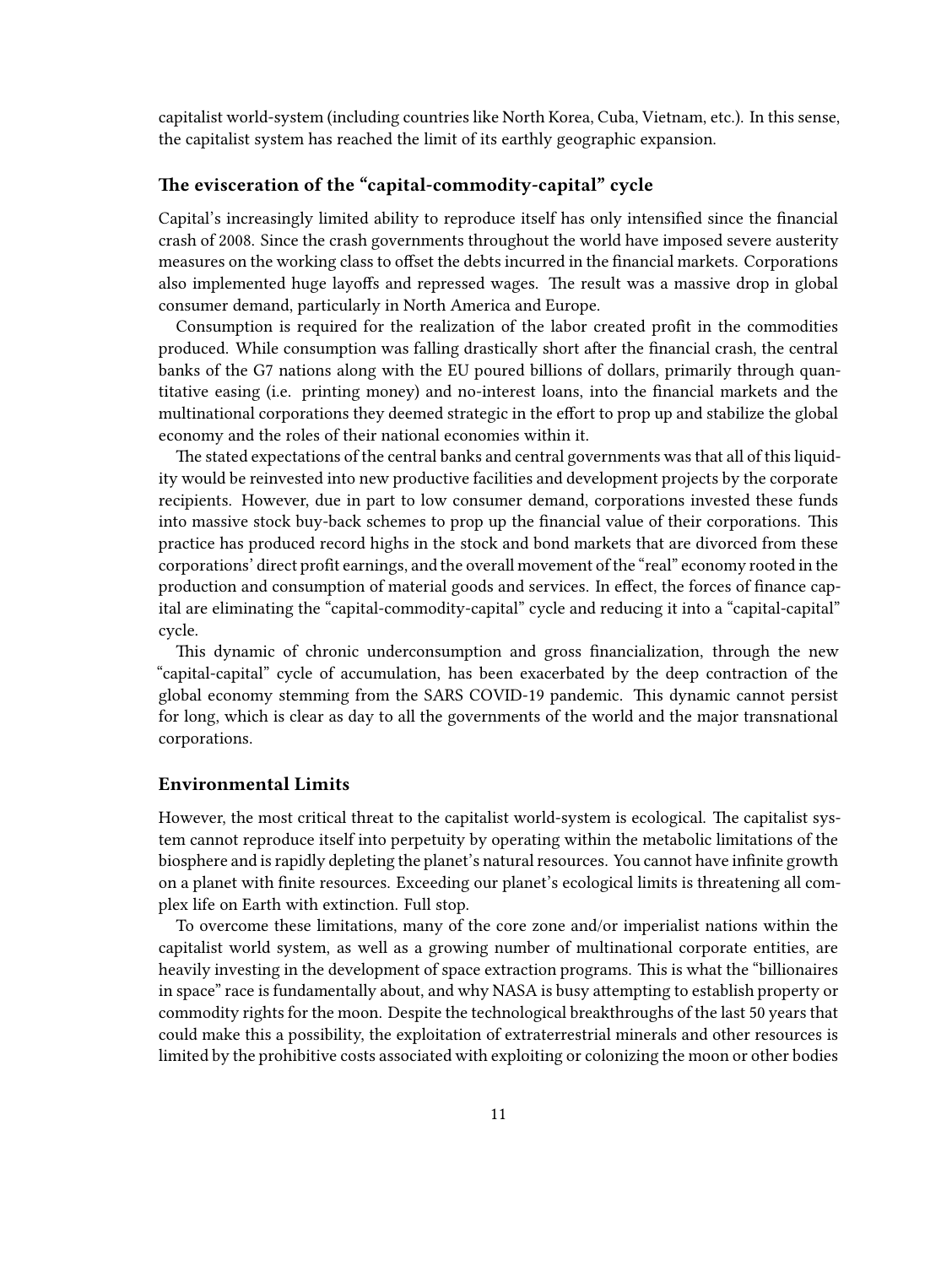within our solar system. As far-fetched as this may seem right now, it underscores the incessant drive of capitalist production to transcend barriers to its continued expansions.

To overcome its geographic or external limitations, the capitalist system has increasingly focused on expanding internally, meaning within the micro-worlds of the molecular, the biological and digital realms. The technological factions of capital are rapidly becoming effective and proficient at manipulating genes, developing predictive algorithms, data mining, and target marking. These practices are increasingly transforming the very means of exchange, social interaction, and production. They are significantly intensifying capital's drive for monopolization, replacing markets with monopoly platforms that in effect "own" the market". These platforms have become the new sites of capital realization through the data mining practices they employ that are shifting relations in labor management, particularly since the advent of the COVID-19 global pandemic. Massive "work from home" shifts are cutting office overhead, but also reinforcing the value of data as a tool better control markets and labor and squeeze more work from fewer employees. The consequences shed light on the massive stock buyback programs of corporations and the quantitative easing measures of the central banks of G7 powers. Together the tech conglomerates and the lords of finance that own, direct, and control these platform technologies are inhibiting the competitive dynamics of capitalism through monopoly practices that are totally eviscerating local markets and small producers and distributors. This inhibitive dynamic diminishes innovation and creativity, limiting the system's ability to expand internally. Technological monopolization restricts the exchange of value, particularly in the form of the circulation money. Without an expansion of new lines of credit to millions of consumers, it also limits the circulation of material goods as wealth is concentrated and wages and employment languish.

## <span id="page-11-0"></span>**Negativity About the Working Class**

None of these dynamics are unknown to those forces on the left schooled in the basic fundamentals of Marxism. But there is a general weakness of the Marxist left. People may talk about "the working class" but they favor strategic alliances and activities that rely on the power and agency of bourgeois forces to secure incremental reforms and gains. Whether due to an abandonment of revolutionary Marxism, rank opportunism or state repression and outright evisceration by the forces of capital, they are unable to act on the fundamental insights of revolutionary theory and lack positioning within the working class.

Dependence on this multi-class orientation stems from the doubts and disbelief in the transformative capacity of the working class, due to the many challenges confronted by left formations all over the world that have struggled to organize the proletariat to overcome the fragmentation of its consciousness and self-organization. These challenges are derived from the numerous historic divides that shape the material lives of the class, nationality, race, ethnicity, language, religion, gender, sexuality, and occupation to name a few.

In Part II of this Analysis we will take up some of the challenges to and rejections of the view that the working class, internationally and in the U.S. is the energy force for revolutionary transformation of society which is fundamental to Marxist strategy creating a world free of oppression and exploitation.

The ideology we are criticizing in this paper has a long history. It is a distorted and revisionist version of Marxism was that was originally formulated between the 1890's and 1920's, partic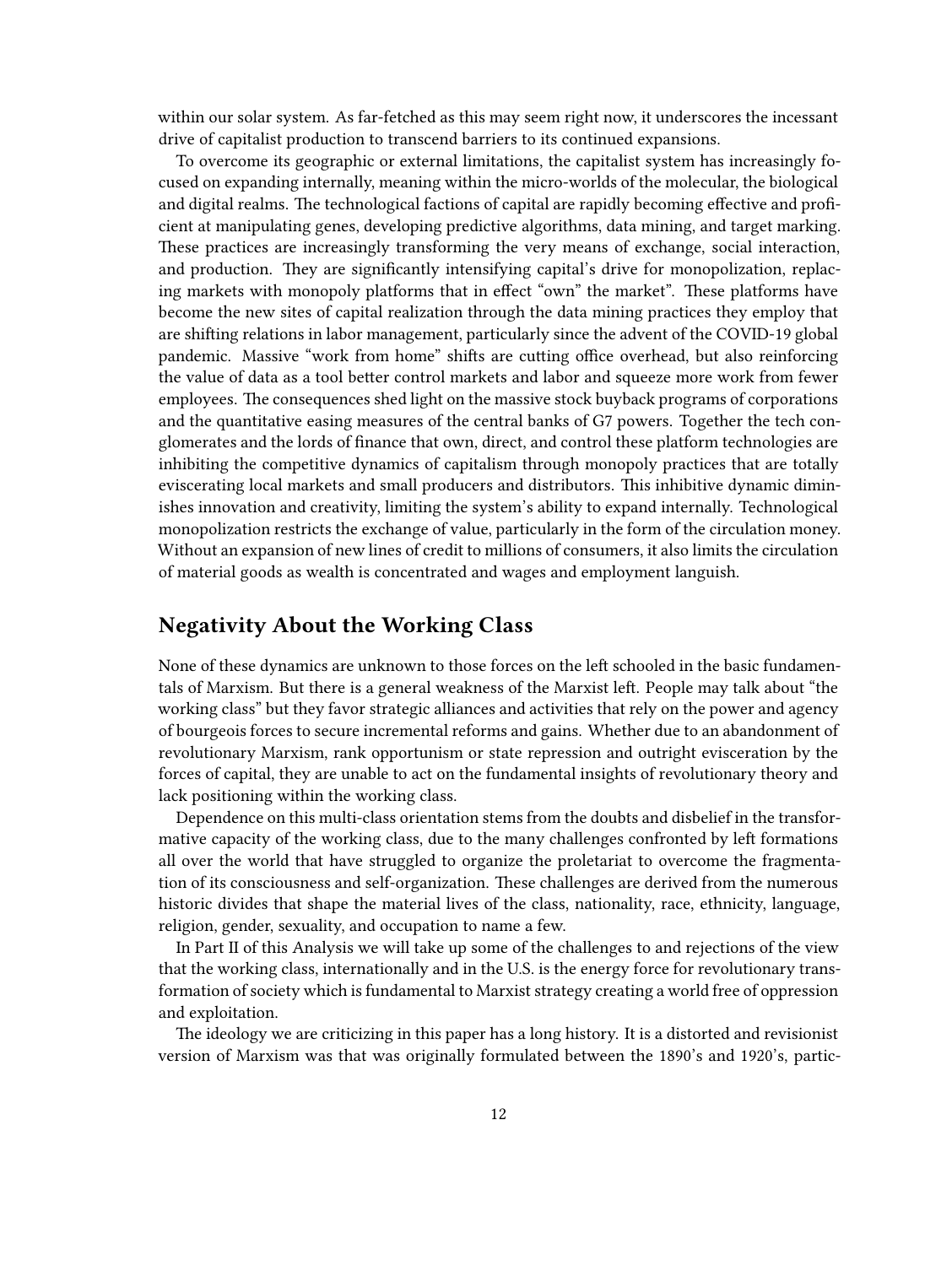ularly by theoreticians within the Social Democratic Party (SPD) of Germany, and adopted by most social democrats after WWI and by many communists and revolutionary nationalists in the late 1930's, during the so-called "Popular Front" period. This politics finds its greatest expression in the US today in formations like the Democratic Socialists of America (DSA), the Working Families Party, the Poor People's Campaign, Organizing Upgrade and various identity based groups like the Movement for Black Lives.

Marx argued that the working class should not raise banners calling for "a fair day's work for a fair day's pay" but rather fight for an end to wage slavery. Unfortunately, Marx has been expropriated and bastardized by much of the international left over the last 100 years, gutting out its revolutionary thrust and focusing on the "unfairness of capitalism", reducing Marxism to a theory of labor's battle with capitalism for a bigger share of the pie.

As a result of this orientation, these forces place overdue emphasis on electoral politics derived from the fetish made of bourgeois democracy and commodity society. What they fundamentally ignore or deny is that the state is an instrument of class rule. And where capitalist relations dominate society, the state serves as its executive committee. Revisionists are fixated on the delusion that the "master's house can be dismantled by the master's tools". In this vein they are stuck on the notion that the left can use the instruments of bourgeois society, particularly its electoral apparatus, to transform society through the ballot box by winning over the majority of voters, and presumably the majority of society, to its views. The assumption is that by winning over the voting majority, the left will be able to contain capitalist relations through policy mandates and legislate socialism into being.

The historical record demonstrates that the bourgeoisie has never been legislated away, nor has capitalism ever been voted out of existence. Repeated efforts to use Popular Front strategies that call for multi-class alliances on the basis of a multi-class platform and agenda have all failed. This is true of attempts by left forces in Western Europe, Latin America, Japan, Korea, and Australia since the 1930's, including Chile in 1970 and Venezuela in 1999.

Even where these electoral strategies have been pursued by the left with some degree of success in winning elections, the bourgeoisie, on an international level, has unleashed chaos against these societies to undermine the credibility of pursuits of this nature. This chaos typically results in leftleaning governments being removed from office to cease the economic hostage taking activities of the capitalist class, or they are violently overthrown and replaced with some form of dictatorial or fascist regime (Chile in 1973 being a prime example).

The Popular Front orientation deviates from the core principles and practices of revolutionary Marxism that aim to build working class consciousness and self-organization, and to use that as the primary tool to emancipate the class and transform society. The orientation we are critiquing forgoes class struggle for class collaboration, surrenders the leadership of the social movements aiming towards the democratization of society to bourgeois forces, and relegates the question of a socialist transition to a distant and unspecified future. This is why focusing primarily on one side of the power equation, the political side, without addressing the other, the material side  $$ meaning the economy and relations of (re)production, only leads to defeat for the left time and time again.

By recentering our attention on the balance between the political and the material, we can better understand how the bourgeoisie is trying to avert the crisis at hand, and how the international working class, can not only intervene, but act in our own collective interests to transform society and stop the death march of capitalism.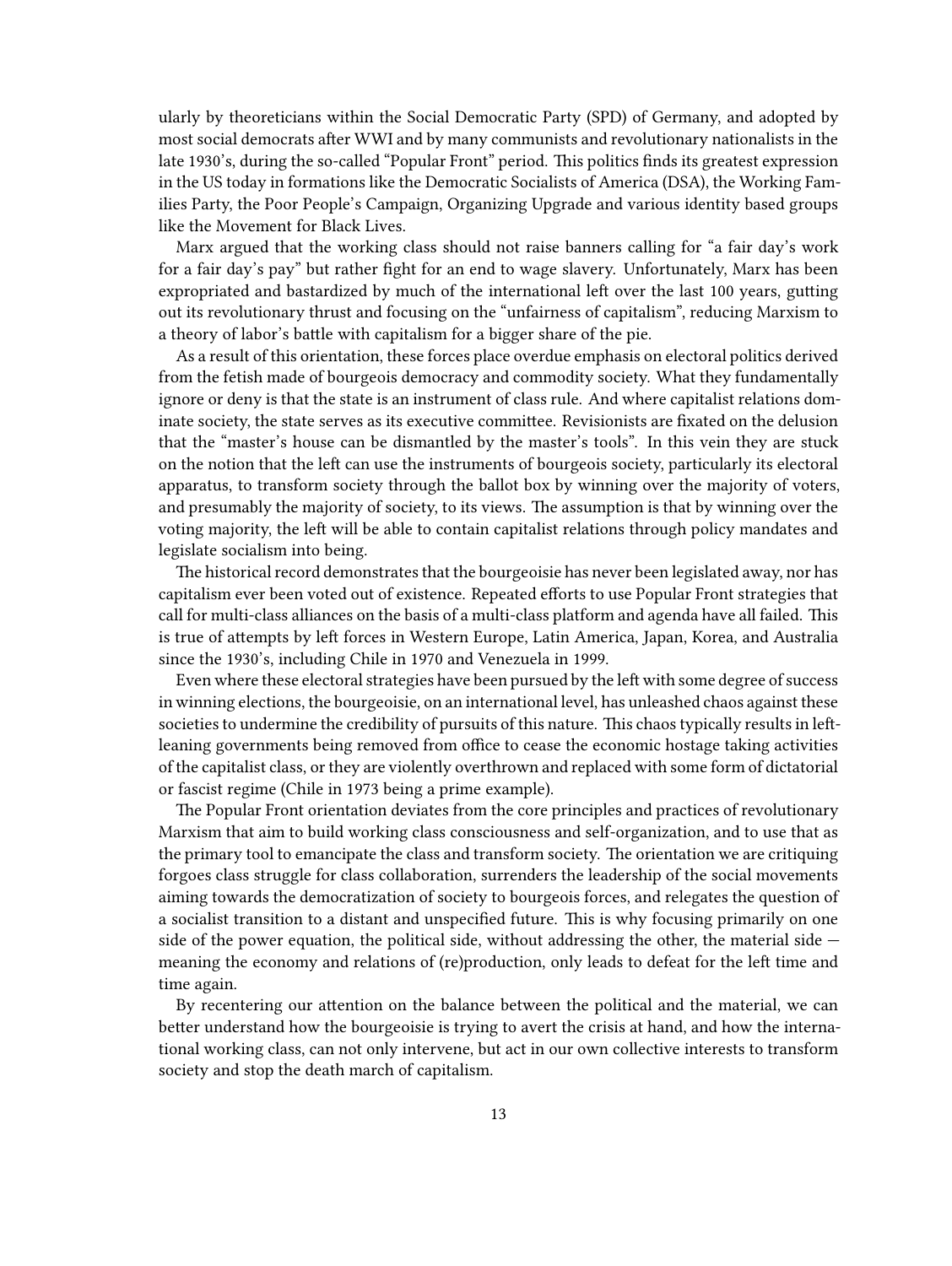As noted above, there is no set of normative political relations within the capitalist worldsystem. Material and political relations are always determined by the state of the class struggle and the balance of forces between the partisans in this struggle on the local, regional, national and international levels. This does not mean that the partisans in the struggle, particularly the two defining classes of the capitalist mode of production, i.e. the bourgeoisie and the proletariat, don't have historically constructed tools in their kits to shape social events and steer them in desired directions. Given the asymmetry of power in bourgeois society, the capitalist class currently have more tools at their disposal to guide and shape events. And they are never remiss in deploying their tools to sustain their position and preserve their advantages. To this end, some of the most powerful tools in their toolkit are their economic and financial management tools. When fully deployed, these economic and financial tools constitute comprehensive strategies to ensure the reproduction and expansion of capital through various methods of political and social control.

### <span id="page-13-0"></span>**Varieties of Capitalist Governance**

The four comprehensive strategies of economic and financial control historically employed by the bourgeoisie to restore profits during periods of systemic fluctuation of capital, i.e. its boom and bust cycles, can loosely be defined as follows: 1) the mercantilist strategy, 2) the social democracy strategy, 3) the neoliberal strategy, and 4) the fascist strategy.

The mercantilist strategy of capital accumulation and social control requires an aggressive state, one actively engaged in colonizing or subjecting new territories or states. One with a consolidated partnership between the state and the core capitalist forces operating in the state, acting as national capitalists, pursuing the collective interests of the partnership in question. Through this alliance, accumulation is pursued by controlling the balance of trade with the subject areas through repressive means and by attempting to expand their exports to new markets and fields of influence at the direct expense of their competitors. This strategy is typically employed by rising and aspiring capitalist forces seeking to expand the limits of their domestic markets. This was the dominant strategy employed by capital as it emerged and matured in the nation-states of western Europe as they colonized the Western Hemisphere, Africa, and Asia and cannibalized each other between the  $16<sup>th</sup>$  through the  $18<sup>th</sup>$  centuries.

The social democratic strategy of capital accumulation and social control is capital's accommodation to the organized strength and political mobilization of the working class, when it is self-activated and agitating for its own interests. It is predicated on capital making various economic and social concessions to the working class, like the right to organize, social security, extended vacations, universal health care, maternity leave, social housing, child care, etc. The aim of this strategy is to undercut revolt and temporarily concede to some of the demands of the working class and to buy-off critical sectors of it. The aim is to keep the working class from seizing the means of production in order to socialize it and democratize society. The social democratic strategy requires a state with the enough capacity to monitor the activities of capital, contain the working class, enforce the terms of the compromise agreements, and efficiently distribute the social surpluses. Although deployed in various limited forms in the 18<sup>th</sup> and 19<sup>th</sup> centuries in parts of Europe to quell various rebellions and revolutionary upsurges (like those in 1848 — 1849), its historic heyday was between 1930's and 1980 in Western Europe, North America, Japan, Australia, and parts of Asia and Latin America.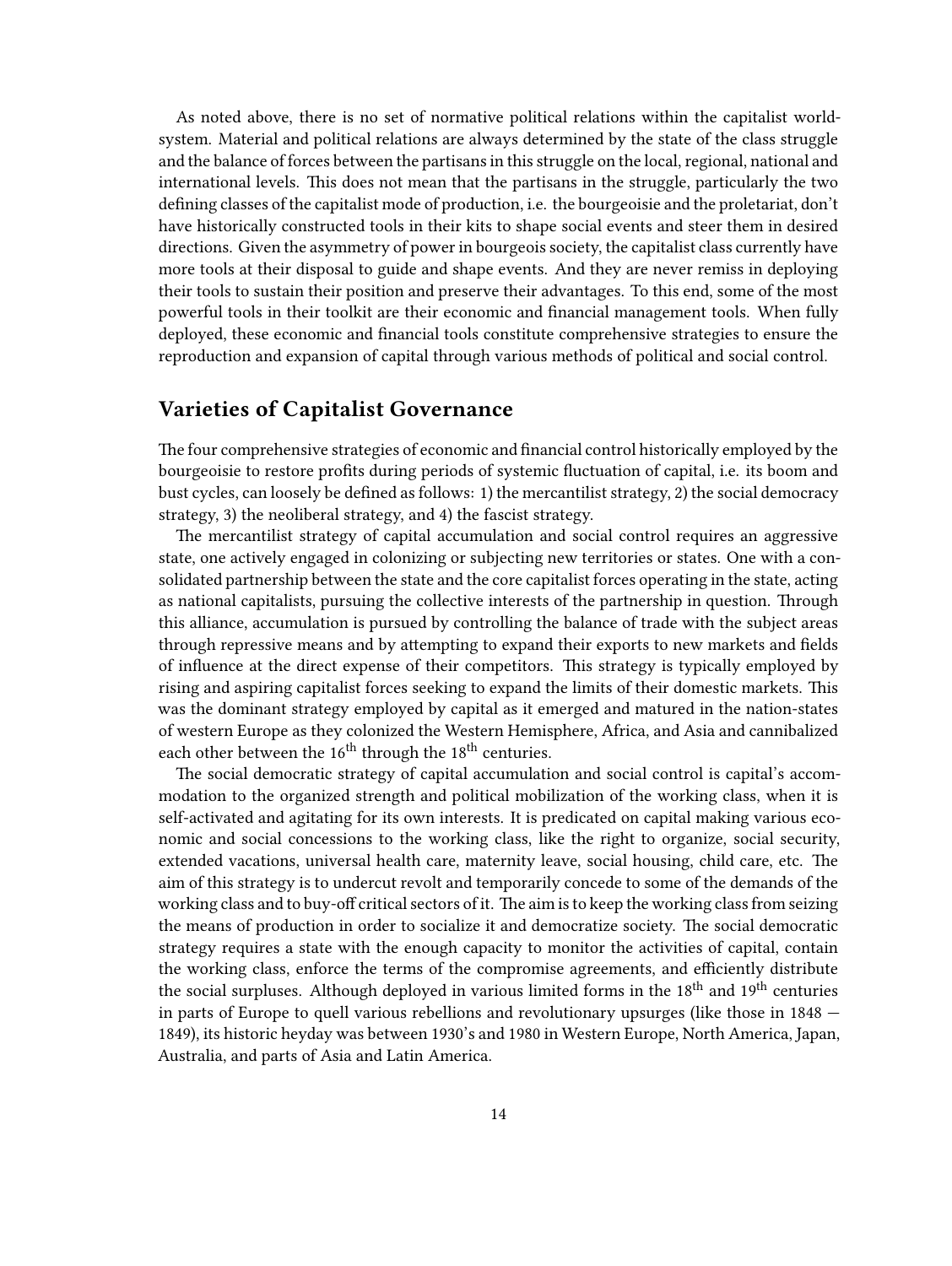The neoliberal strategy of capital accumulation and social control requires the occupation or control of new areas and resources to extract from, including novel resources like DNA and mega data. Further, it requires the opening of new markets and secure fields of investment, along with the privatization of state resources and reserves including potentially social security and Medicare. And finally, it requires the deregulation of financial and labor markets, the elimination of environmental protection standards and controls, and the proletarianization of new labor pools and/or the pauperization of existing ones. This strategy is typically employed when capital needs to weaken or eviscerate the social gains won by the working class, oppressed peoples, or marginalized social sectors during previous periods that hamper capital's ability to expand and reproduce itself at a desired rate. As noted above, this has been the dominant strategy employed by capital and the dominant national-states within the world-system on an international level since the 1980's.

The fascist strategy of capital accumulation and social control requires the consolidation of the state apparatus through the merger of right wing or conservative political forces and factions of capital, particularly finance and industrial capital. Historically fascist authoritarianism has been used to militarize for imperial competition, to crush internal opposition and contention, under the guise of seeking to restore the former glory of the empire, nation, or people as a means to advance the interests of a particular section of the capitalists as the national interest relative to their domestic rivals. The objective being to gain position on their international rivals through aggressive economic and political policies in order to control more of the spoils of the capitalist world-system. This accumulation method requires the political mobilization of the forces of the right, the militarization of their organizational apparatus, the construction of ultranationalist narratives to rationalize and promote their aggressive, often racist and misogynist worldviews, in order to justify the widespread suppression of the forces of domestic descent. It also typically seeks to promote a selective form of distribution of the social surplus to the populations or "citizens" designated as "indigenous" to the national-project or loyal to the aims of the leader of the nationalist project. In order to deliver the goods, this form of accumulation requires the material dispossession and super exploitation of the subject or marginalized peoples and populations that reside within the nation-state, the limitation of imports, and the forced entry of goods into foreign markets or all out conquest of other nation-states and/or their territories. Variants of this strategy have been employed by a scattering of regimes in various countries over the last 300 years, but it's most noted usage was in 20<sup>th</sup> century Italy, Germany, Spain, Portugal, and Chile to name a few.

In the effort to resolve the current structural crisis of capitalism, the bourgeoisie and the forces either allied with it or operating as its appendages, have employed variants of all of these strategies in different contexts and situations over the past 20 years, particularly after the great financial crash of 2008 — 2010. Here are but a few examples: The US under the Trump regime employed elements of mercantilist and fascist strategies of accumulation. Greece under the Syriza administration, Brazil under the Lula administration and Venezuela under the Chavez and Maduro administrations all employed social democratic strategies of accumulation. While Hungary under the rule of Orban, India under the rule of Modi, and the Philippines under the rule of Duterte best exemplify the fascist or neo-fascist strategy of accumulation. However, the conditions shaping and driving the deep structural crisis of the capitalist world-system, particularly in the wake of the COVID-19 pandemic, are restraining the ability of any of the aforementioned accumulation strategies to realize their objectives.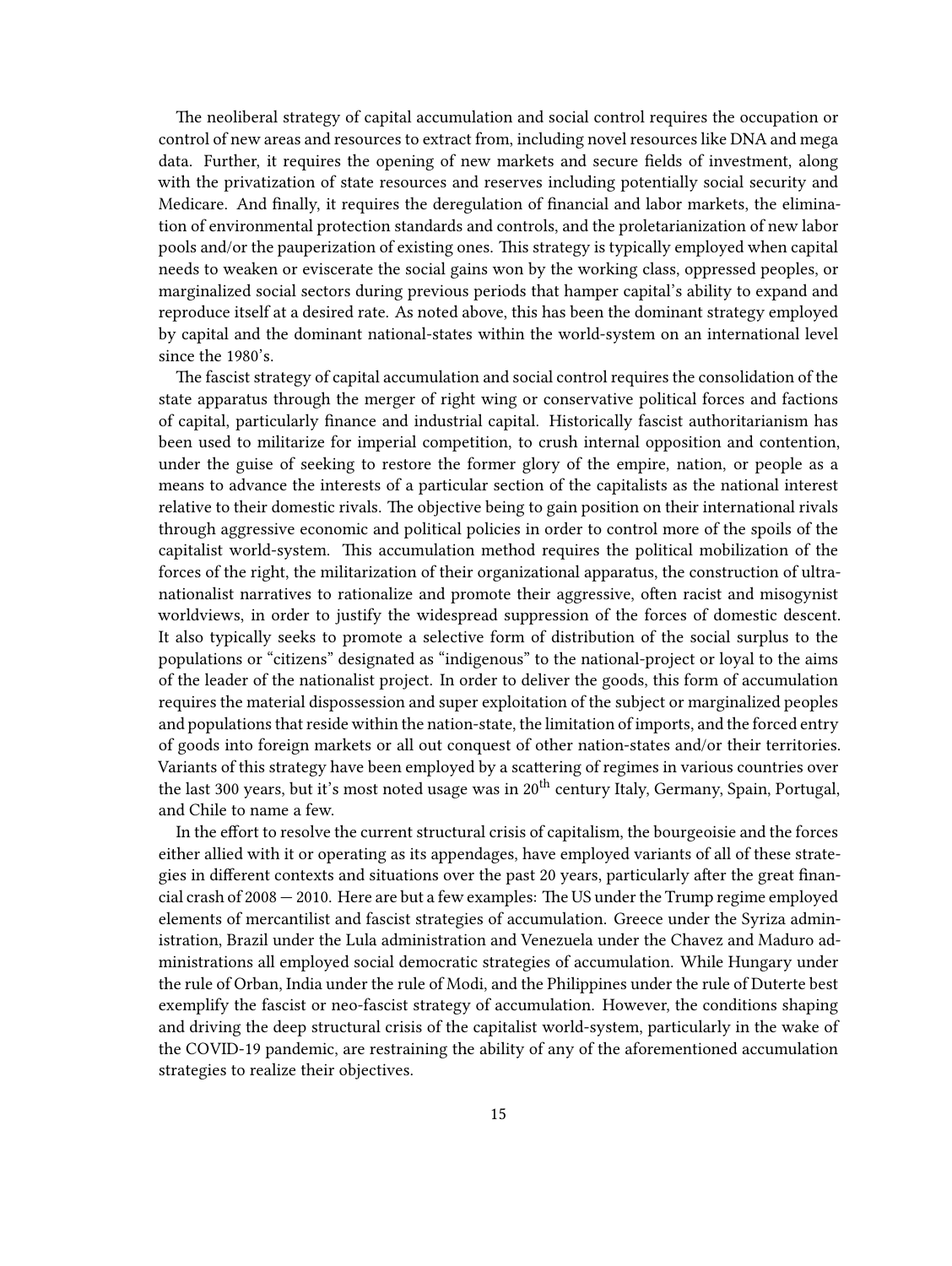When these strategies fail, the bourgeoise deploy their ultimate weapon: War. Historically war and preparation for war has been the ultimate resolution of conflict and competition between capitalist-imperialist countries. The history of capitalism has been a history of almost constant war to subdue colonies and neo-colonies and to seize the land of indigenous peoples. The U.S. has been engaged in war for 240 of the 246 years since 1776. In the  $20<sup>th</sup>$  century imperialist rivalry between blocs of European countries, the U.S. and Japan led to two World Wars that killed approximately 80 million people. War and all of the preparations that go into it have also served as the quickest route to revitalizing and expanding capitalist economies. War and rumors of war have short term economic impact: they drive up demand, ramp up production, put the maximum number of people to work, and further centralize power in the hands of the state and the bourgeoisie to direct society. Its general limitation is that it is more often than not debt financed. This places a high burden on winning if the decision is made to go this route, as it is only in victory that the debts incurred can generally be paid off or written off, with exponential rates of return on investment.

War has been the general reset tool of the capitalist mode of production. It advances the development of new technologies, eliminates outmoded technologies and means of production, changes wage scales (domestically and internationally), hastens capital appreciation in key regions and sectors, and evaluates currencies and real estate, redefines market relations between states, and shifts the balance of forces within states and between states. And as the current crisis has deepened over the past 20 years, there have been and are a plethora of civil wars (Yemen, Sudan, South Sudan, the Congo, the Philippines, etc.), proxy wars (Syria, Iraq), wars of national liberation (Palestine, Ache, West Papua, Western Sahara, etc.) and rumors and preparation for another world war. However, since World War II the reality of nuclear weapons and the strategies of mutual assured destruction have given some pause to resort to inter-capitalist war. This does not mean that war preparations, including nuclear war, are not constantly moving forward.

Without question preparations for an inter-imperialist war between the U.S. and China over hegemony of the capitalist world-system have been and are heating up. The U.S. has held the unchallenged hegemon position within the world-order since the close of the second interimperialist war in 1945. China has been steadily rising in position within the capitalist worldsystem since the 1980's and is consciously and deliberately trying to break the U.S. financial and military chokehold over the system. Although the Chinese and U.S. economies are deeply intertwined, China is expected to become the world's commanding economy by 2028, if not sooner. It is by far and away the world's largest industrial producer and exporter, and consumer of raw materials. It is now the world's largest creditor nation, the largest infrastructure builder, commanding the world's largest army, and is the US government's only rival in terms of military expenditures. It is also challenging and transforming the rules of the accumulation game, particularly the interstate legal based norms of the Bretton Woods Institutions. One of the best examples that demonstrates how China is changing the rules of the game is demonstrated by how it generally rearticulates the copyright / patent rules of the system. As a matter of strategy, it turns them on their head, to compel transnational corporations to engage in technology transfers as a cost of doing business in the country. China is also strenuously challenging the monetary rules of the capitalist world-system by politically and financially incentivizing its growing number of "partners" to trade in the Yuan rather than the American Dollar, which has been the standard measure of currency transactions the world over since World War II. These are just some of the critical ways that China is challenging U.S. hegemony.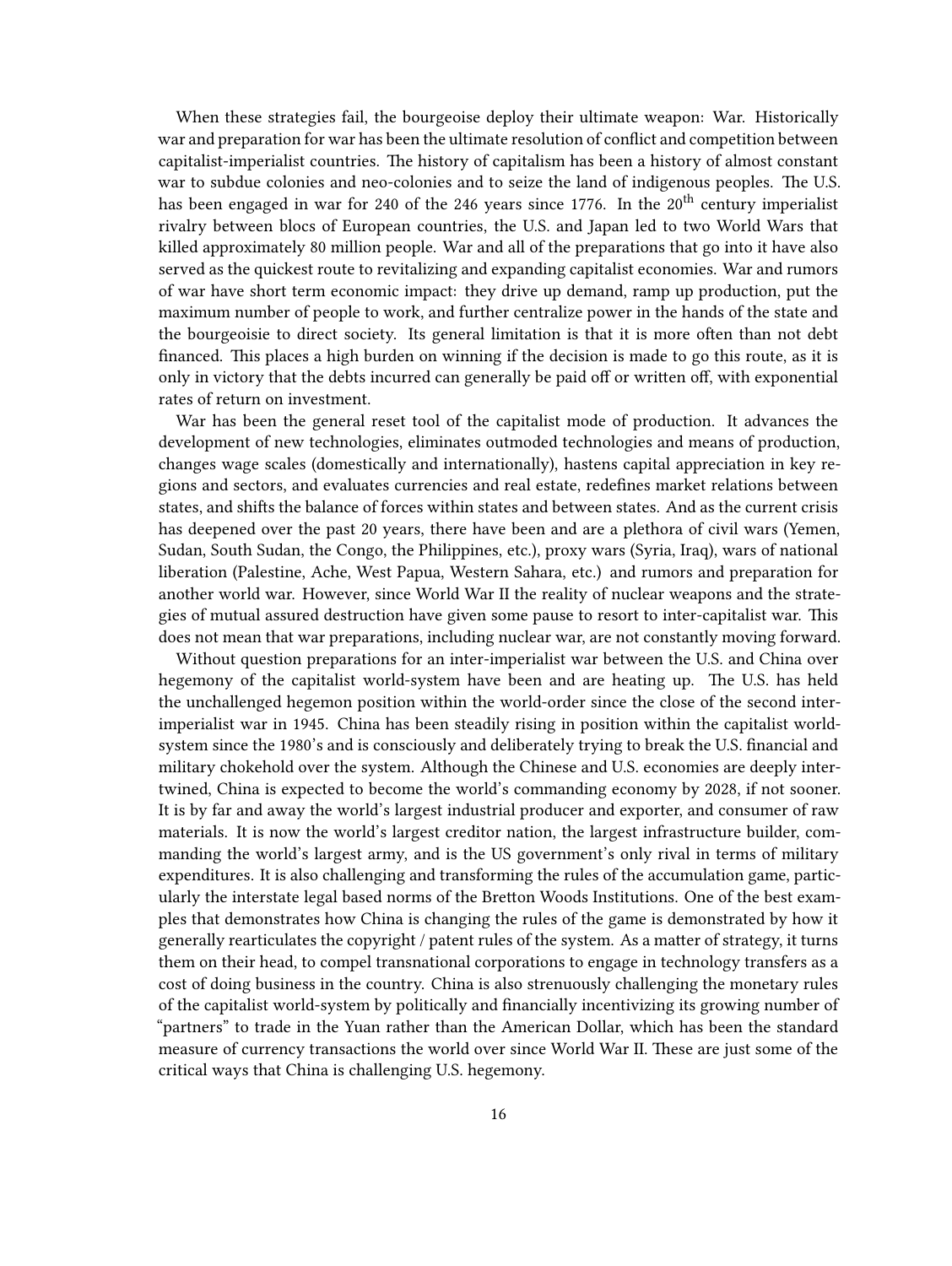In order to sustain its position as the hegemon of the world-capitalist system, this challenge cannot be ignored by the U.S. state and capitalist class. Therefore the Biden regime, as the Trump and Obama regimes before it, is making the containment of China one of its primary strategic priorities. The Biden regime is toning down aspects of the rhetoric promoted by the Trump regime against China (as of this writing at least), but it will sustain the same policies in principle. Without question, the Biden administration is planning on continuing the US military buildup in the Asia — Pacific region and containment policies that started in the Obama administration, which centered around multilateral trade and security agreements with China's neighbors in the effort to stunt its growth and forestall the inevitable war that both sides clearly see coming. However, it is clear that this conflagration won't be playing out on the same grounds as it was in 2017 when Obama departed office. China's response to the COVID-19 pandemic demonstrated without question that it has the greatest industrial capacity on the planet and that it is not without critical international allies of its own.

Taking on China and the COVID-19 pandemic through unprecedented deficit spending is not sustainable, not even for the U.S. government and the Federal Reserve which by fiat can create new hard and digital currency. The cycle of capital reproduction, both domestically and internationally, is too fractured for the standard fiscal stimulus devices typically employed by the G7 to forestall or dampen stock and market crashes to work to the effect they did in 2008 — 2009. The Federal Reserve has already poured trillions into the banks and the stock market to sustain the capitalist world-system during the pandemic. So, Biden's stimulus plans can and will be only short-term measures at best. The crisis of capital and the growing conflicts with China and Russia are intensifying disputes within the U.S. capitalist class and their various political party expressions. The rise of fascistic authoritarianism is an outgrowth of these disputes over how to maintain the U.S.'s global hegemony and resolve the economic crises described above. That this dispute could come to real blows, i.e. a civil war between sections of the ruling class as well as an armed conflict between the U.S. and China and allies are both on the table.

The last statement was not made in jest. Nor was an attempt to be hyperbolic. The fact is, in order to overcome the central contradiction of the declining rate of profit within the system, a reset via the massive destruction of much of the world's existing capital stock, particularly in the old industrial regions of the core and semi-peripheral zones, is needed. The process of "creative destruction", via major depressions or outright war, has historically been the way to restore profitability by creating new terms and conditions for investment. The "law of value" is driving the forces of imperialism to war and forcing the surrogates of capital in third world countries like Colombia, El Salvador, Haiti, Myanmar, the Philippines, Tunisia, Afghanistan, Egypt, Turkey, South Africa, etc. to implement hard measures of repression without any pretense to democracy.

Rather than narrowly focusing on elections, cross-class alliances, the movement of the far right, etc., we need to be looking at the big picture in order to develop a comprehensive line of march that will defeat ALL of the reactionary forces and usher in a new civilization. The capitalist forces of chaos and domination are at the door, and it's truly now a question of genuine socialism or extinction. Without question, we, the "left" or revolutionary forces of the world, need to continue being the "champions of democracy". However, this does not mean that we have to uphold or uplift bourgeois democracy, nor any of its instruments, institutions, or rituals. We can and have to do better than that. We have to create new, horizontally oriented practices and institutions of direct and deliberate democracy to break out of the stranglehold of capitalist relations. This will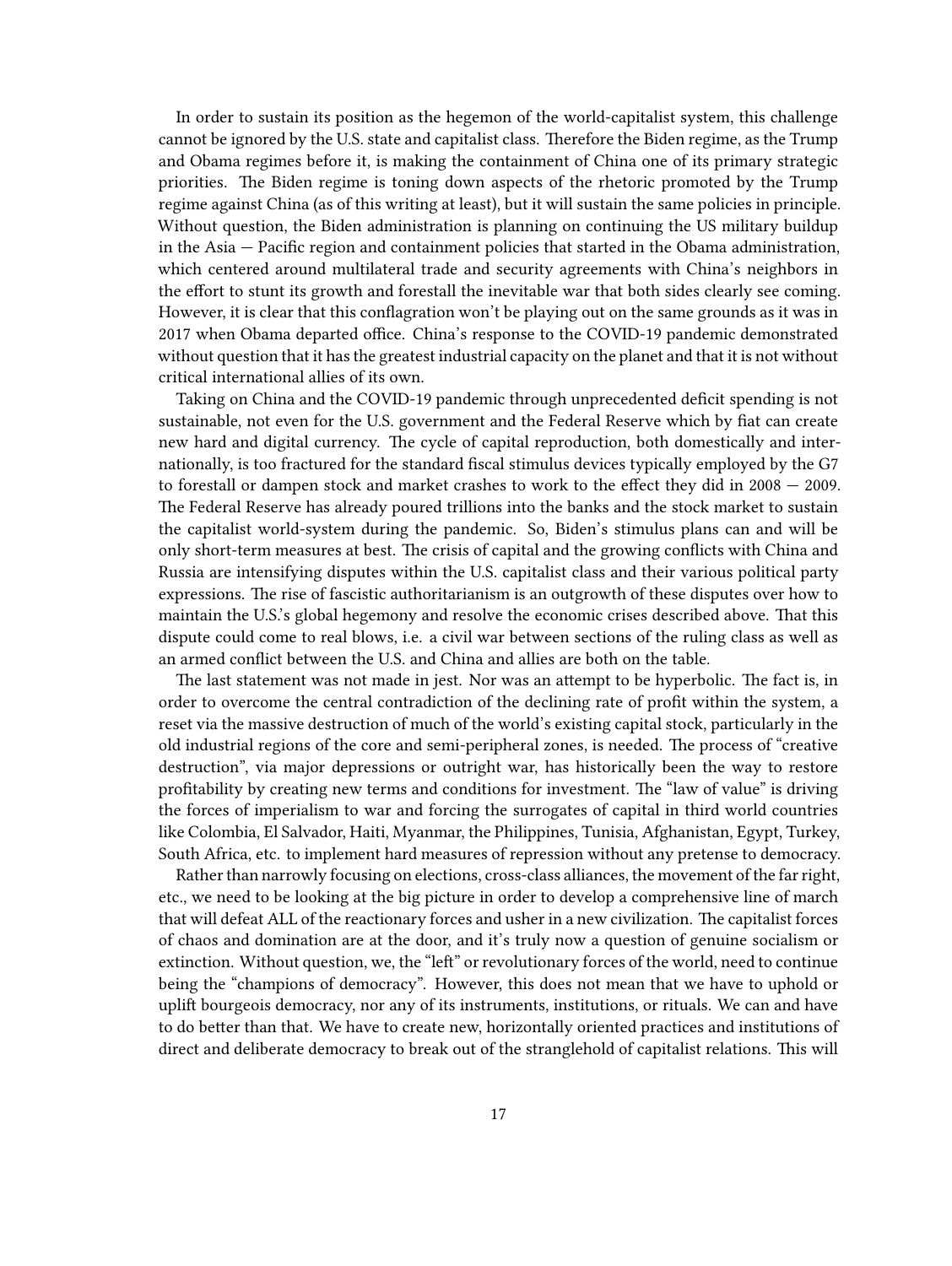require revolutionary leadership to build the kind of movement that can achieve that future. We have to make a way!

Of course, the question is *how* do we forge that way under the present terms and conditions of the world, when the forces of the left throughout the globe are so weak, divided, unorganized, and bereft of revolutionary consciousness. If humanity needs to escape from the variants of capitalist rule, if not bourgeois democracy, neoliberal austerity or fascism, what is the path forward?

In a planned second paper we will explore some means to this end. Part of the subsequent paper will address the role of the international working class as the principle energy force for the liberation of humanity from the exploitation, oppression and constant warfare of capitalism.

**We invite people who have read this paper to engage with us and to contribute to the research and analysis that will be required to chart the road forward.**